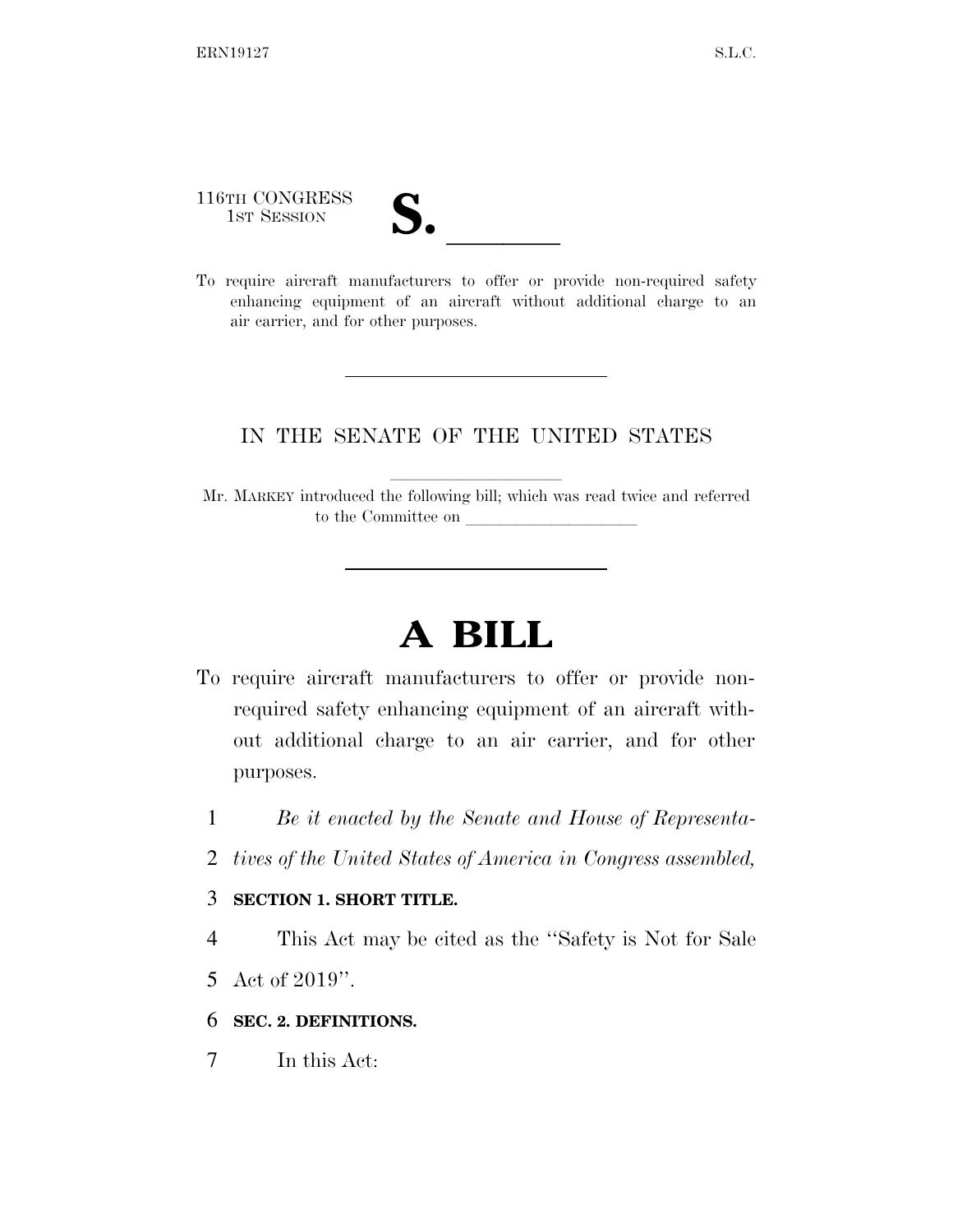(1) ADMINISTRATOR.—The term ''Adminis- trator'' means the Administrator of the Federal Aviation Administration. (2) AIR CARRIER.—The term ''air carrier'' has the meaning given that term in section 40102 of title 49, United States Code. (3) ANGLE OF ATTACK INDICATOR.—The term ''angle of attack indicator'' means an instrument that provides a visual indication of the amount of lift an aircraft is generating at a given airspeed or angle of bank. (4) BACKUP FIRE SUPPRESSION SYSTEMS.— The term ''backup fire suppression systems'' means safety features that provide additional firefighting capability to required systems that are certified by 16 the Federal Aviation Administration. (5) COVERED AIR CARRIER.—The term ''cov- ered air carrier'' means an air carrier operating under part 121 of title 14, Code of Federal Regula- tions. (6) COVERED MANUFACTURER.—The term ''covered manufacturer'' means an entity that manu- facturers or otherwise produces aircraft operating under part 121 of title 14, Code of Federal Regula-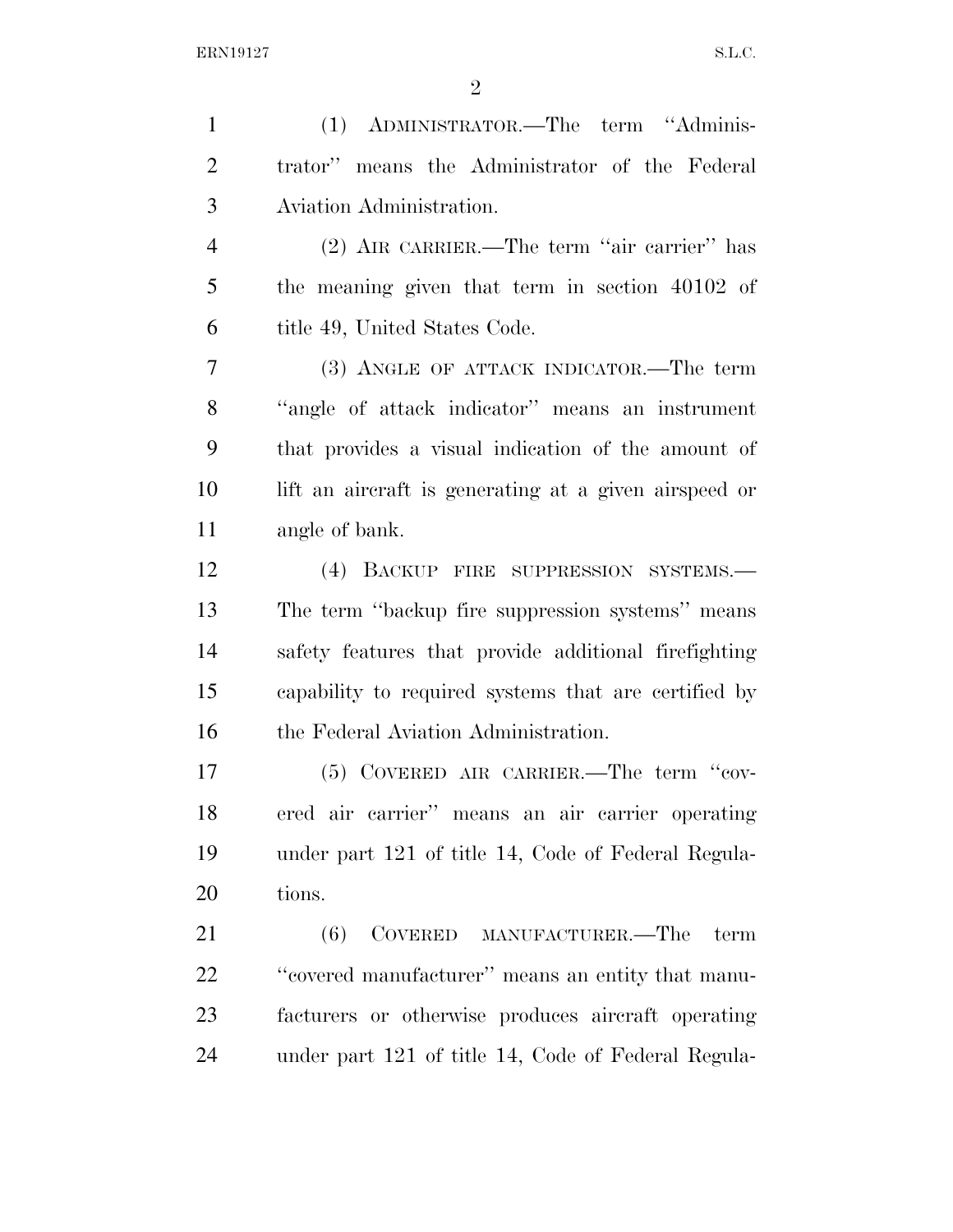| $\mathbf{1}$   | tions, and holds a production certificate under sec-  |
|----------------|-------------------------------------------------------|
| $\overline{2}$ | tion $44704(c)$ of title 49, United States Code.      |
| 3              | (7) DISAGREE ALERTS.—The term "disagree"              |
| 4              | alerts" means an indication to 1 or more crew-        |
| 5              | members that may be visual, aural, or indicated by    |
| 6              | some other means, when 2 or more redundant air-       |
| 7              | eraft safety-critical sensors are providing different |
| 8              | readings.                                             |
| 9              | (8) NON-REQUIRED SAFETY ENHANCING EQUIP-              |
| 10             | MENT.—The term "non-required safety enhancing         |
| 11             | equipment" means an apparatus, item, software,        |
| 12             | alert, or system that is not required by any Federal  |
| 13             | regulations and measurably increases aircraft safety, |
| 14             | including any—                                        |
| 15             | (A) traffic advisory system;                          |
| 16             | (B) terrain advisory;                                 |
| 17             | (C) attitude indicator;                               |
| 18             | (D) weather advisory;                                 |
| 19             | (E) crashworthiness improvement;                      |
| 20             | (F) configuration advisory;                           |
| 21             | (G) supplemental indicator;                           |
| 22             | (H) monitoring or detection system;                   |
| 23             | (I) extinguishing system; and                         |
| 24             | (J) stability and control apparatus, item,            |
| 25             | alert, or system.                                     |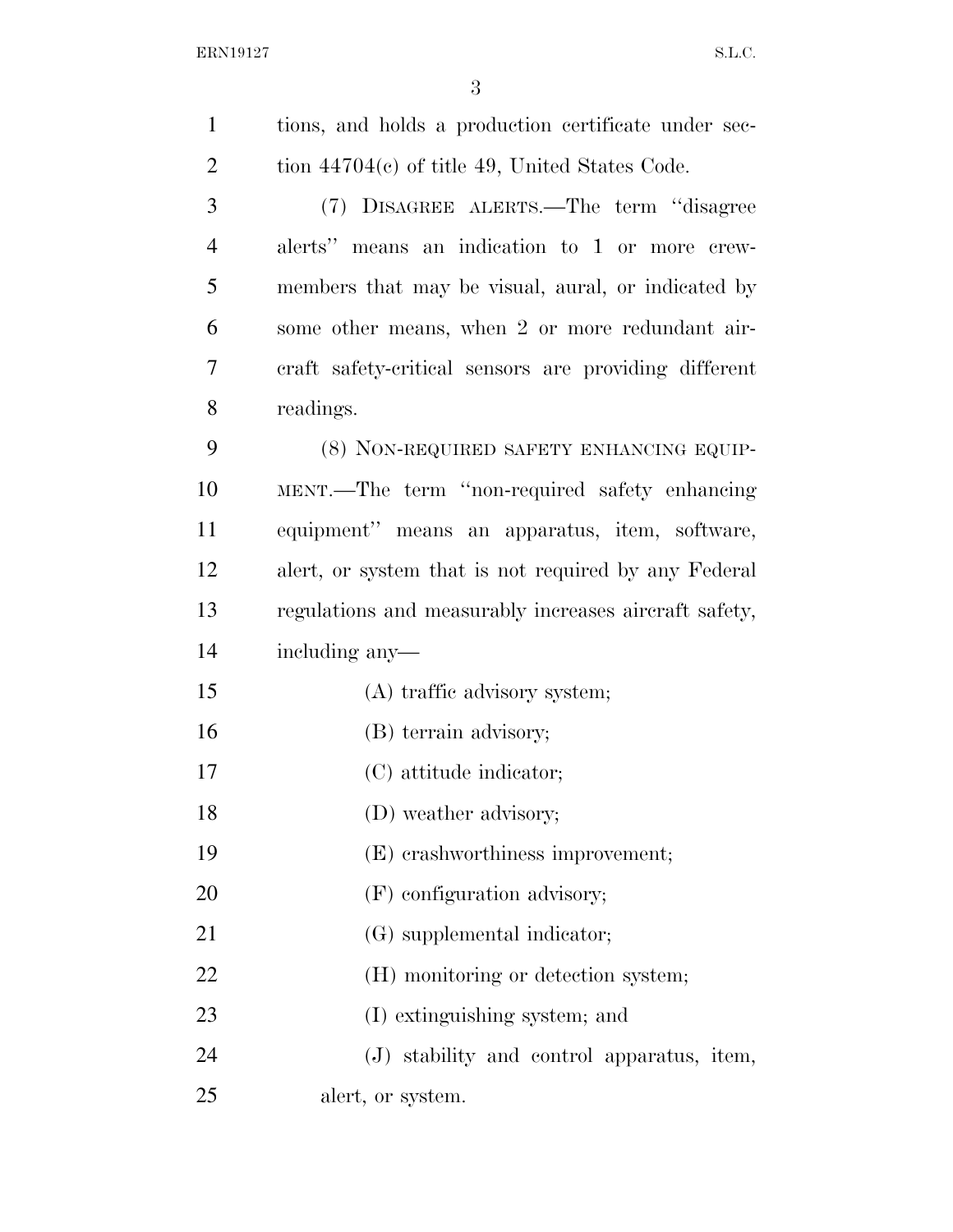## **SEC. 3. REQUIREMENT TO OFFER OR PROVIDE NON-RE- QUIRED SAFETY ENHANCING EQUIPMENT OF AN AIRCRAFT.**

 (a) REQUIREMENT.—Not later than 2 years after the date of enactment of this Act, the Administrator shall re- quire a covered manufacturer to offer or provide non-re- quired safety enhancing equipment without an additional charge to a covered air carrier.

 (b) NON-REQUIRED SAFETY ENHANCING EQUIP- MENT PROGRAM.—To carry out the requirement in sub- section (a), the Administrator shall create and implement a program to identify, classify, and approve non-required safety enhancing equipment that—

 (1) has a variety of safety benefits, including (but not limited to)—

 (A) increasing overall situational aware-ness;

 (B) providing additional information other 19 than the aircraft primary system;

 (C) providing independent warning, cau-tionary, or advisory indications; and

 (D) providing additional occupant safety protection;

 (2) is determined to be a minor change to type design; and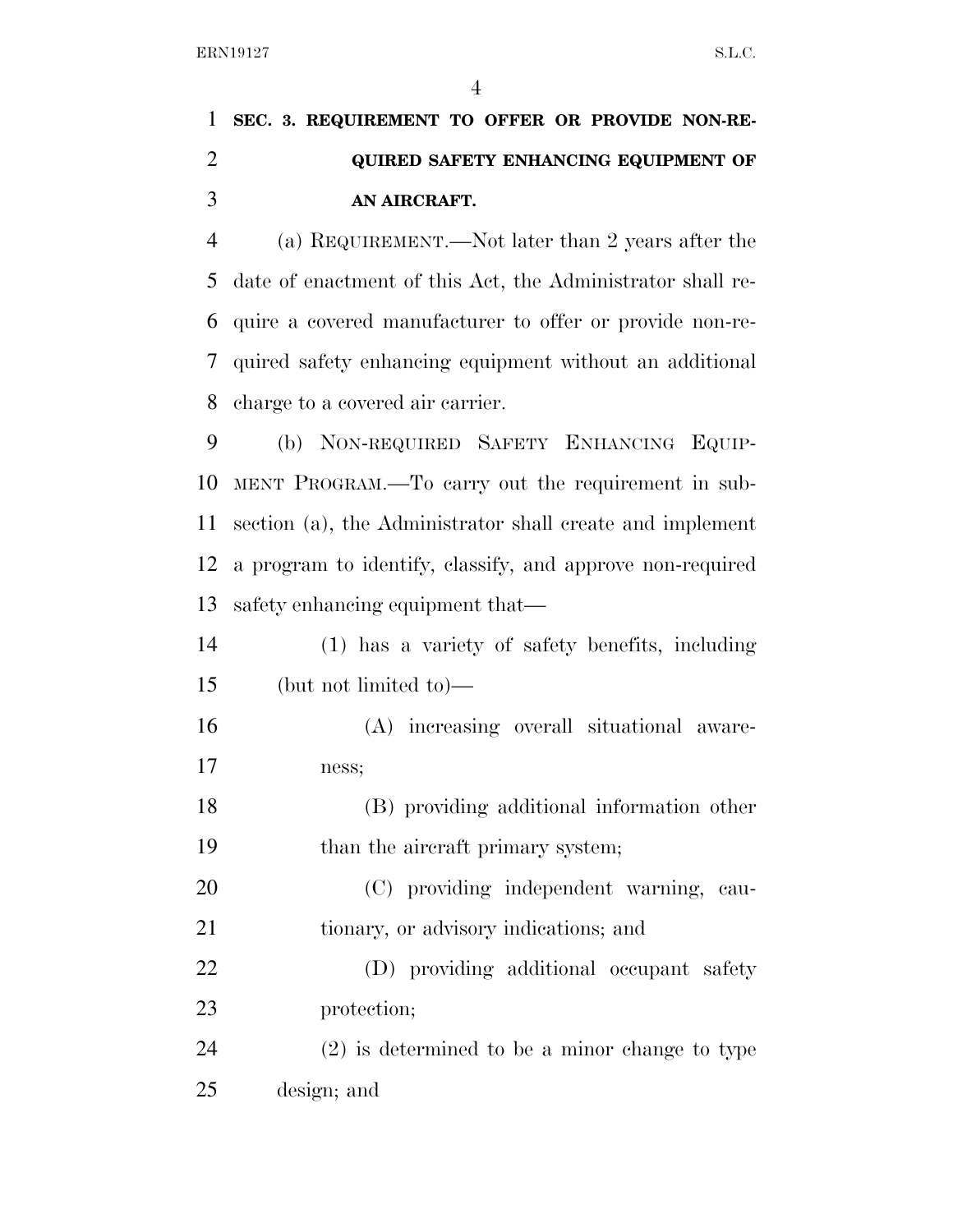(3) mitigates a non-essential function failure condition. (c) EQUIPMENT APPROVAL.—The Administrator shall identify, classify, and approve non-required safety enhancing equipment that— (1) has met or exceeded minimum design re- quirements to assure the effective operation of the non-required safety enhancing equipment; (2) has met or exceeded safety objectives to en- sure non-required safety enhancing equipment en- hances safety and is complementary to required equipment; and (3) has a completed safety evaluation that con- siders— (A) whether the non-required safety en- hancing equipment requires pilot and crew- member training, taking into account the archi- tecture, functionality, operational capabilities and limitations of the non-required safety en- hancing equipment, and assurances that all foreseeable failure conditions have been identi- fied and assessed; and (B) considers interactions and operational interfaces related to human factors.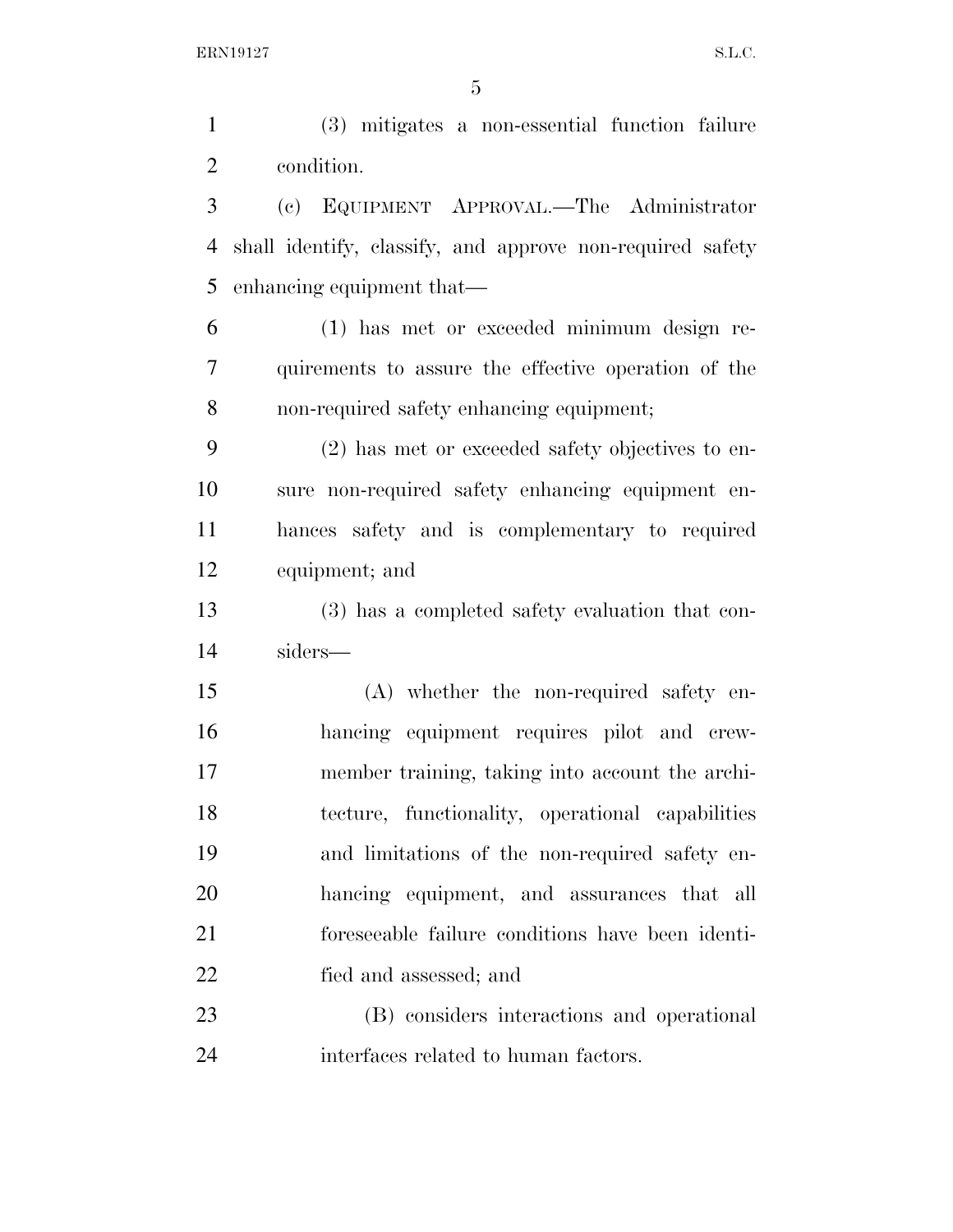**SEC. 4. NON-REQUIRED SAFETY ENHANCING EQUIPMENT REPORTING REQUIREMENT.**  (a) REPORTING REQUIREMENT.—The Administrator shall— (1) require a covered manufacturer to submit to the Administrator, not later than 6 months after the date of enactment of this Act and every year there- after, a list of all non-required safety enhancing equipment the covered manufacturer offers to cov- ered air carriers, without regard to whether any such equipment has been approved under the process established under section 2, that includes the infor- mation specified in subsection (b); and (2) publish on a public website, and make ac- cessible to the general public, each such list sub- mitted. (b) CONTENT REQUIREMENTS.—With respect to each non-required safety enhancing equipment a covered manufacturer includes in any list submitted in accordance with subsection (a), the covered manufacturer shall de- scribe in detail how the equipment— (1) increases overall situational awareness;

 (2) provides additional information other than 24 the aircraft primary system;

 (3) provides independent warning, cautionary, or advisory indications; and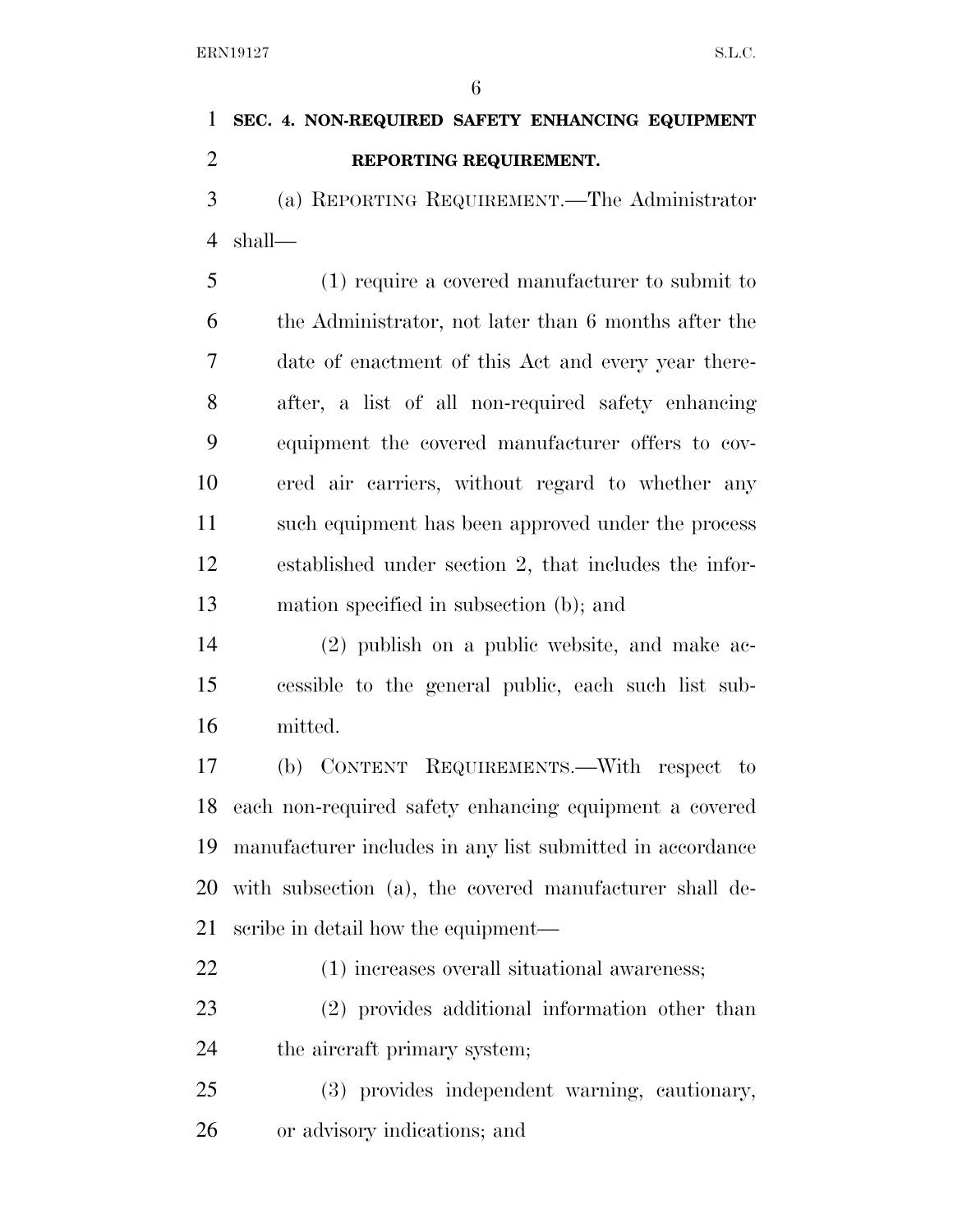| $\mathbf{1}$   | (4) provides additional occupant safety protec-       |
|----------------|-------------------------------------------------------|
| $\overline{2}$ | tion.                                                 |
| 3              | SEC. 5. REQUIRED PERFORMANCE STANDARDS FOR ANGLE      |
| $\overline{4}$ | OF ATTACK INDICATORS DISAGREE ALERTS,                 |
| 5              | AND BACKUP FIRE SUPPRESSION SYSTEMS.                  |
| 6              | (a) DEVELOPMENT AND CERTIFICATION REQUIRE-            |
| $\overline{7}$ | MENTS.-                                               |
| 8              | (1)<br>DEADLINE FOR IMPLEMENTATION.-Not               |
| 9              | later than 1 year after the date of enactment of this |
| 10             | Act, the Administrator shall—                         |
| 11             | (A) establish performance standards appli-            |
| 12             | cable to angle of attack indicators, disagree         |
| 13             | alerts, and backup fire suppression systems for       |
| 14             | aircraft operating under part 121 of title 14,        |
| 15             | Code of Federal Regulations; and                      |
| 16             | (B) implement procedures for covered                  |
| 17             | manufacturers to obtain certification for angle       |
| 18             | of attack indicators, disagree alerts, and backup     |
| 19             | fire suppression systems for such aircraft that       |
| 20             | meet such performance standards as a condi-           |
| 21             | tion of holding a production certificate under        |
| 22             | section $44704(c)$ of title 49, United States         |
| 23             | Code.                                                 |
| 24             | MONTHLY PROGRESS REPORTS.-During<br>(2)               |
| 25             | the 1-year period that begins on the date of enact-   |